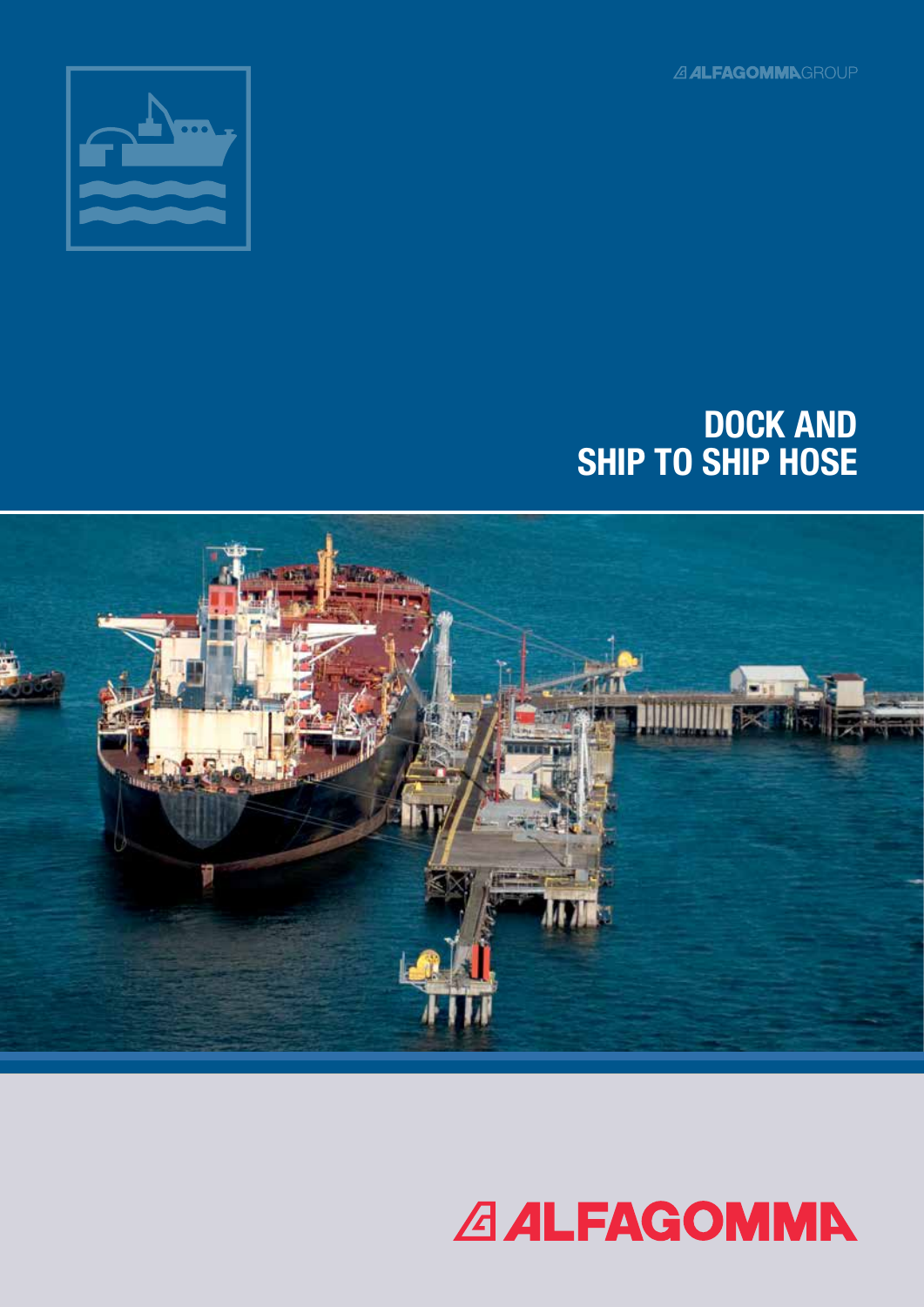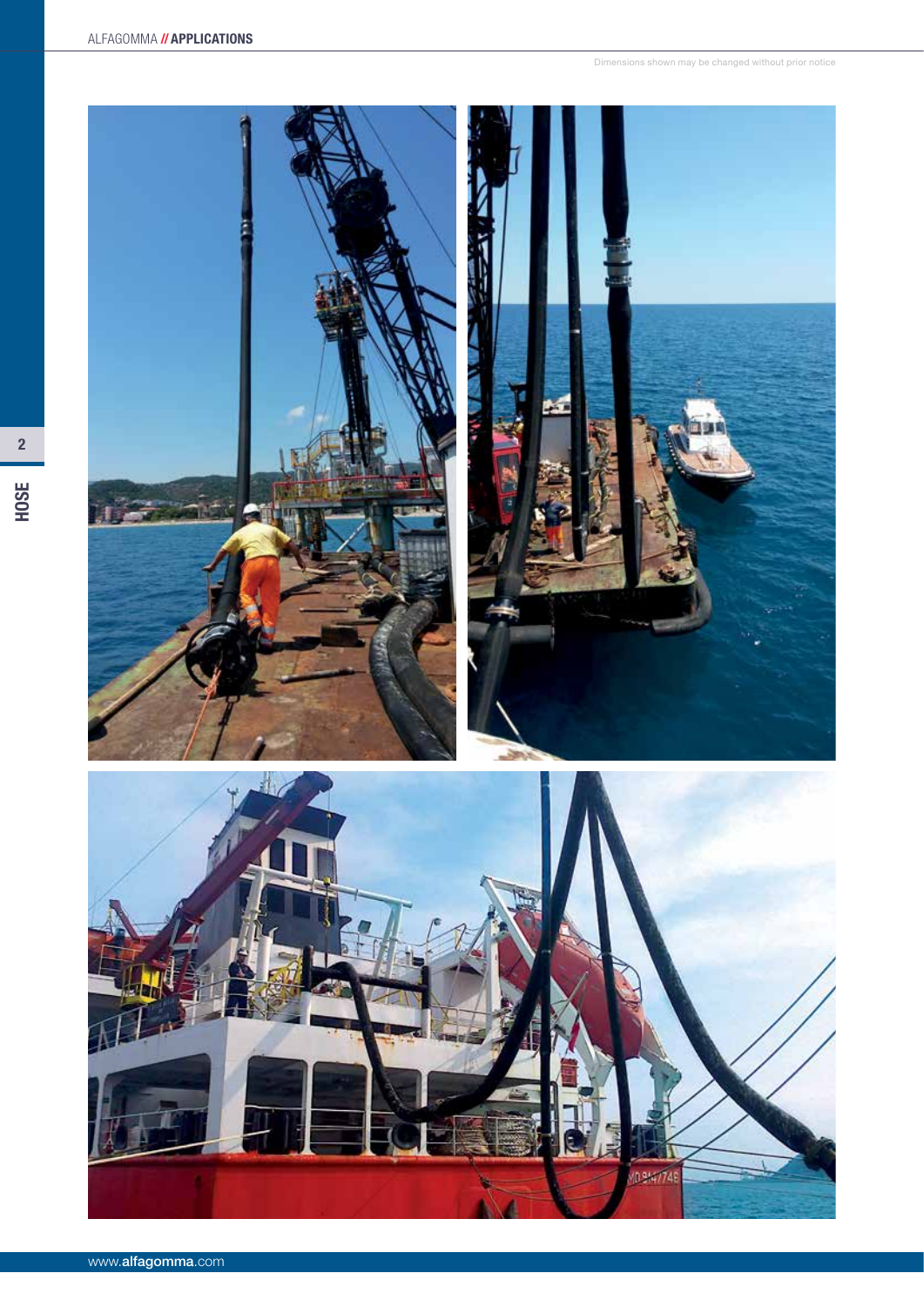## // ALFAGOMMA DOCK AND SHIP TO SHIP RANGE

ALFAGOMMA has developed a range of dock and ship to ship hoses to meet the strict regulations and International Standards of the Oil & Gas Industry.

Over 60 years of experience in hose Research, Development and production, assure the right product for our customers needs, in any demanding environmental condition.

ALFAGOMMA has the capability to manufacture in light, medium and heavy duty constructions suitable for conveying various fluid products.

### **HOSE**

The ALFAGOMMA dock range is especially designed to work safely in severe environmental circumstances:

E

- ▲ OCIMF, EN 1765 and EN 1762 international standards
- DNV-GL certificate
- ▲ Special Safe lining design
- ▲ MBR up to 4 times the ID
- ▲ Technical support for testing and maintenance
- High axial load hose resistance

### BUILT-IN SAFE LINING DESIGN

This unique SAFE LINING DESIGN hose is available with built-in fittings.

These metal fittings are incorporated into the SAFE LINING construction during manufacture so as to maintain maximum holding power of the complete assembly.

The Safe Lining Design takes effect when the main lining suffers cuts, tearing or the occurrence of ageing.



|                                                                                                                                                                                                                                      | TYPE EXAMINATION<br><b>CERTIFICATE</b>                                                                                                                                                                                                                                                                                                 | UNV.GL<br>Certificate No:                                                      |
|--------------------------------------------------------------------------------------------------------------------------------------------------------------------------------------------------------------------------------------|----------------------------------------------------------------------------------------------------------------------------------------------------------------------------------------------------------------------------------------------------------------------------------------------------------------------------------------|--------------------------------------------------------------------------------|
|                                                                                                                                                                                                                                      |                                                                                                                                                                                                                                                                                                                                        | TAP000003D<br>Revision No:<br>f,                                               |
|                                                                                                                                                                                                                                      | This is to certify:                                                                                                                                                                                                                                                                                                                    |                                                                                |
|                                                                                                                                                                                                                                      | That the LNG/LPG Loading hoses<br>ū                                                                                                                                                                                                                                                                                                    |                                                                                |
|                                                                                                                                                                                                                                      | with type designation(s)<br>c<br>60JAA                                                                                                                                                                                                                                                                                                 |                                                                                |
|                                                                                                                                                                                                                                      | Manufactured by                                                                                                                                                                                                                                                                                                                        |                                                                                |
| <b>TYPE EXAMINATION</b>                                                                                                                                                                                                              | ALFAGOMMA INDUSTRIAL S.p.A.                                                                                                                                                                                                                                                                                                            |                                                                                |
| CERTIFICATE                                                                                                                                                                                                                          | S.Atto TE, Italy                                                                                                                                                                                                                                                                                                                       |                                                                                |
|                                                                                                                                                                                                                                      | is found to comply with                                                                                                                                                                                                                                                                                                                |                                                                                |
|                                                                                                                                                                                                                                      | EN 1762:2003                                                                                                                                                                                                                                                                                                                           |                                                                                |
| That the Bulk Loading Hoses with Permanently Fitted Couplings                                                                                                                                                                        | Application:                                                                                                                                                                                                                                                                                                                           |                                                                                |
|                                                                                                                                                                                                                                      |                                                                                                                                                                                                                                                                                                                                        |                                                                                |
| with type designation(s)                                                                                                                                                                                                             | Products are not approved to be installed in DNV class vessels.                                                                                                                                                                                                                                                                        |                                                                                |
| 60GAA                                                                                                                                                                                                                                |                                                                                                                                                                                                                                                                                                                                        |                                                                                |
| ALFAGOMMA INDUSTRIAL S.p.A.                                                                                                                                                                                                          | Temperature range: 30°C to +70°C                                                                                                                                                                                                                                                                                                       |                                                                                |
| S.Atto TE, Italy                                                                                                                                                                                                                     | Max. working press.: 25 bar                                                                                                                                                                                                                                                                                                            |                                                                                |
| is found to comply with                                                                                                                                                                                                              | This Certificate is valid until 2019-09-15.                                                                                                                                                                                                                                                                                            | Nominal bore: 100, 150, 200, 250 & 300 mm                                      |
| EN 1765:2004                                                                                                                                                                                                                         | Issued at Hovik on 2015-09-29                                                                                                                                                                                                                                                                                                          |                                                                                |
| Products are not approved to be installed in DNV class vessels.                                                                                                                                                                      | DNV GL local station: Milan                                                                                                                                                                                                                                                                                                            | for DNV GL                                                                     |
|                                                                                                                                                                                                                                      | Approval Engineer: Adel Samiei                                                                                                                                                                                                                                                                                                         | Distaly Signed By: Manerig, Mislante Spanien<br>Location: DWV GL Henik, Norway |
|                                                                                                                                                                                                                                      |                                                                                                                                                                                                                                                                                                                                        | Righing Date: 29.09.2015                                                       |
| -20°C to 82°C<br>1.2 val.<br>Nominal bores: 100, 150, 200, 250, 300 m<br>Temperature range:                                                                                                                                          |                                                                                                                                                                                                                                                                                                                                        | Marianne Spæren Marveng<br><b>Head of Section</b>                              |
| Max. working press.: 15 bar<br>This Certificate is valid until 2019-09-15.<br>Issued at Hovik on 2015-09-29<br>oë<br><b>Signa</b><br>DNV GL local station: Milan<br>MS<br>Approval Engineer: Adel Samiei                             |                                                                                                                                                                                                                                                                                                                                        |                                                                                |
|                                                                                                                                                                                                                                      | This Certacate is subject to berms and constitutes overlap! Any tigotificant change in design or construction may produc this Certificate involut.<br>The vasality data relates to the Type Examination Complicate and only to th<br>Form code: TE 14718<br>© DNV GL 2014. DNV GL and the Horizon Graphic are trademarks of DWV GL AS. |                                                                                |
|                                                                                                                                                                                                                                      |                                                                                                                                                                                                                                                                                                                                        | www.dhygl.com<br>Page 1 of a                                                   |
|                                                                                                                                                                                                                                      |                                                                                                                                                                                                                                                                                                                                        |                                                                                |
| .<br>The Control in World by larra and controls exclude any supports thanks the depth or conference may make this certificate implic.<br>The vehicles are valent to as the European Controls and the U.S. One growed of equipments e |                                                                                                                                                                                                                                                                                                                                        |                                                                                |
|                                                                                                                                                                                                                                      |                                                                                                                                                                                                                                                                                                                                        |                                                                                |
|                                                                                                                                                                                                                                      | page 1 of 4                                                                                                                                                                                                                                                                                                                            |                                                                                |
|                                                                                                                                                                                                                                      | www.dnvgl.com                                                                                                                                                                                                                                                                                                                          |                                                                                |
| genations: TE 14718<br>© DRV GL 2014: DRV GL and the Horizon Graphic are beddeniaries of DRV GL Ad.                                                                                                                                  |                                                                                                                                                                                                                                                                                                                                        |                                                                                |
|                                                                                                                                                                                                                                      |                                                                                                                                                                                                                                                                                                                                        |                                                                                |
|                                                                                                                                                                                                                                      |                                                                                                                                                                                                                                                                                                                                        |                                                                                |
|                                                                                                                                                                                                                                      |                                                                                                                                                                                                                                                                                                                                        |                                                                                |
|                                                                                                                                                                                                                                      |                                                                                                                                                                                                                                                                                                                                        |                                                                                |
|                                                                                                                                                                                                                                      |                                                                                                                                                                                                                                                                                                                                        |                                                                                |
|                                                                                                                                                                                                                                      |                                                                                                                                                                                                                                                                                                                                        |                                                                                |
|                                                                                                                                                                                                                                      |                                                                                                                                                                                                                                                                                                                                        |                                                                                |



**DMV** 

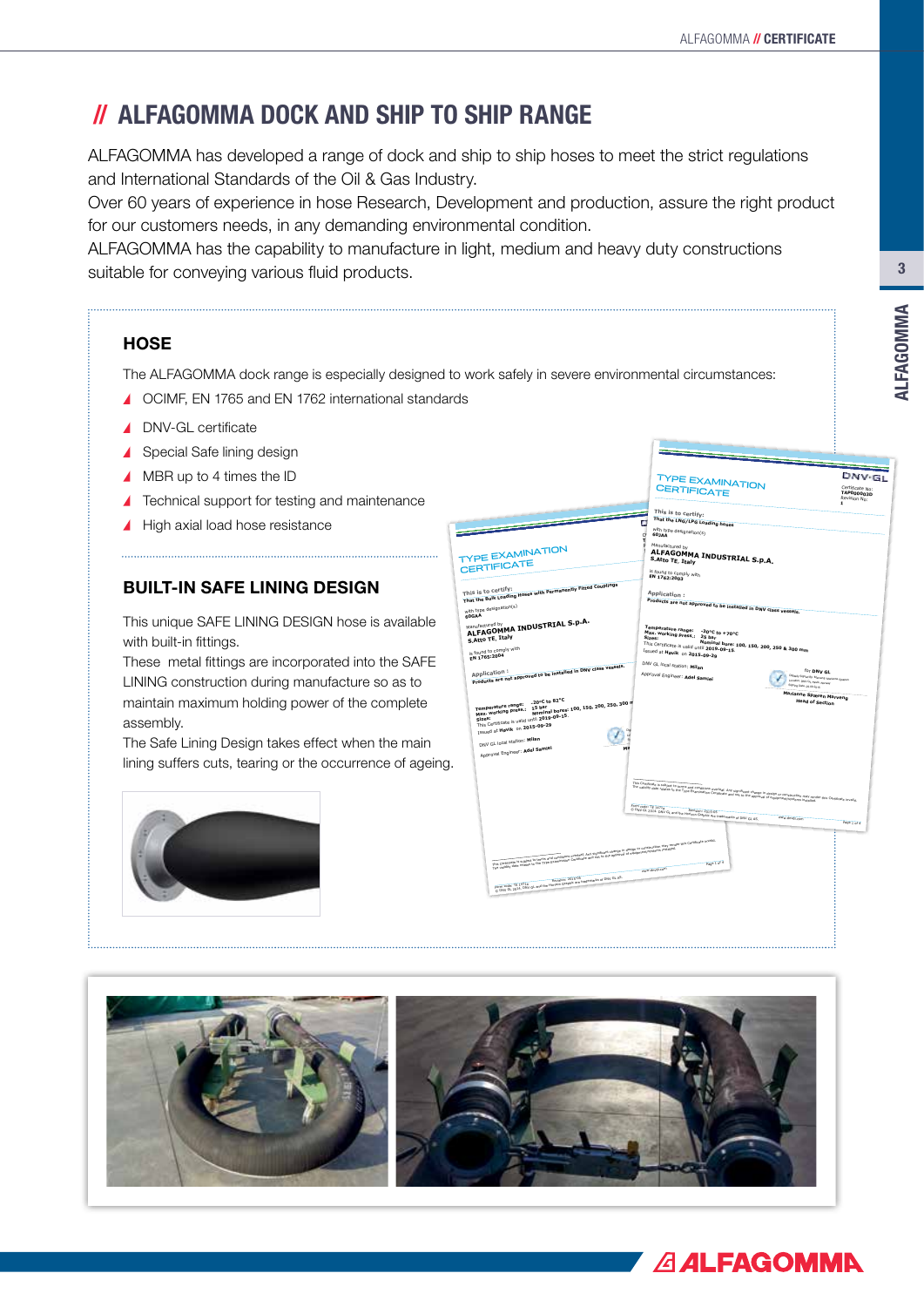

#### // 60DAA Fuel-oil S&D 10 bar (150 psi) - Heavy duty EN 1765/S10

#### Tube: black NBR.

Reinforcement: high tensile textile cords with embedded steel helix wire. Cover: black CR- abrasion, ozone, sea water and hydrocarbon resistant. Application: crude oil and liquid petroleum products suction and delivery to/from tankers and bunkering vessels. Max 55% aromatic content resistance. Electrically continuous (discontinuous on request). Also available: 60EAA 100% aromatic content • 60FAA biofuel. Safety factor: 4:1 Constant operation: -20 °C +82 °C (-4 °F +180 °F) Diameters: From 4" to 12"

#### Built-in steel nipples with fixed or swivel flanges.

## // 64AAA



#### Fuel-oil delivery 10 bar (150 psi) - Heavy duty EN 1765/L10

Tube: black NBR.

Reinforcement: high tensile textile cords.

Cover: black CR- abrasion, ozone, sea water and hydrocarbon resistant. Application: crude oil and liquid petroleum products delivery to/from tankers and bunkering vessels. Max 55% aromatic content resistance. Electrically continuous (discontinuous on request). Safety factor: 4:1

Also available: 64BAA 100% aromatic content • 64CAA biofuel. **Constant operation:** -20  $^{\circ}$ C +82  $^{\circ}$ C (-4  $^{\circ}$ F +180  $^{\circ}$ F)

Diameters: From 4" to 12"

Built-in steel nipples with fixed or swivel flanges.



#### // 60NAA Fuel-oil S&D 15 bar (225 psi) EN 1765/S15

Tube: black NBR.

Reinforcement: high tensile textile cords with embedded steel helix wire. Cover: black CR- abrasion, ozone, sea water and hydrocarbon resistant. Application: crude oil and liquid petroleum products suction and delivery to/from tankers and bunkering vessels. Max 55% aromatic content resistance. Electrically continuous (discontinuous on request). Safety factor: 4:1 **Constant operation:** -20  $^{\circ}$ C +82  $^{\circ}$ C (-4  $^{\circ}$ F +180  $^{\circ}$ F) Diameters: From 3" to 6" Available with swaged fittings.





#### // 60GAA Fuel-oil S&D 15 bar (225 psi) - Heavy duty EN 1765/S15

#### Tube: black NBR.

Reinforcement: high tensile textile cords with embedded steel helix wire. Cover: black CR- abrasion, ozone, sea water and hydrocarbon resistant. Application: crude oil and liquid petroleum products suction and delivery to/from tankers and bunkering vessels. Max 55% aromatic content resistance. Electrically continuous (discontinuous on request). Also available: 60HAA 100% aromatic content • 60IAA biofuel. Safety factor: 4:1 **Constant operation:** -20  $^{\circ}$ C +82  $^{\circ}$ C (-4  $^{\circ}$ F +180  $^{\circ}$ F) Diameters: From 4" to 12"

Built-in steel nipples with fixed or swivel flanges.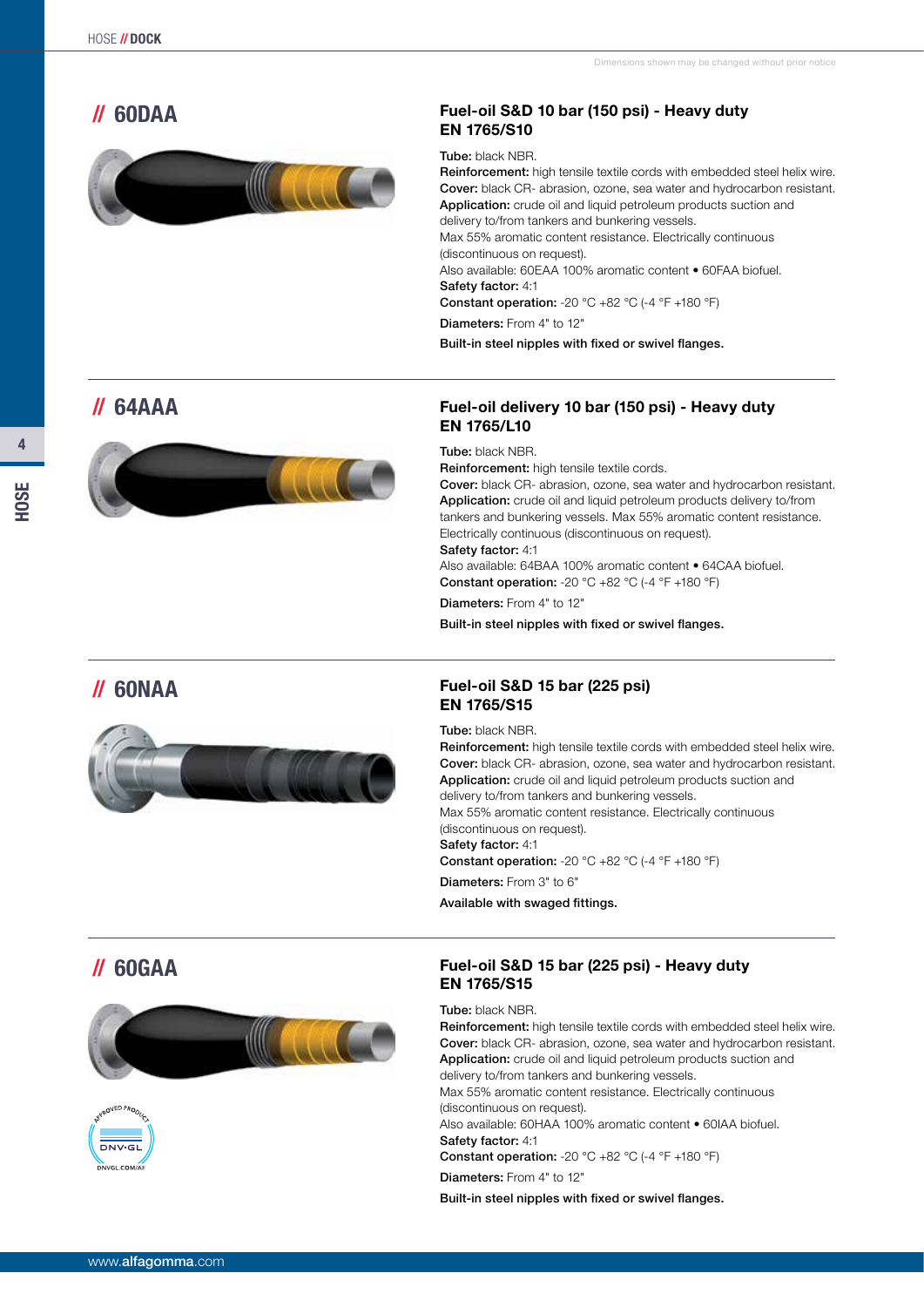

### // 64DAA Fuel-oil delivery 15 bar (225 psi) - Heavy duty EN 1765/L15

Tube: black NBR.

Reinforcement: high tensile textile cords.

Cover: black CR- abrasion, ozone, sea water and hydrocarbon resistant. Application: crude oil and liquid petroleum products delivery to/from tankers and bunkering vessels. Specially designed for STS operations. Max 55% aromatic content resistance. Electrically continuous (discontinuous on request).

Also available: 64EAA 100% aromatic content • 64FAA biofuel. Safety factor: 4:1

Constant operation: -20 °C +82 °C (-4 °F +180 °F)

Diameters: From 4" to 12"

Built-in steel nipples with fixed or swivel flanges.

## // 60JAA







#### LPG S&D - 25 bar (375 psi) - Heavy duty EN 1762: 2003 Type SD / M

Tube: black NBR.

Reinforcement: high tensile textile cords with embedded steel helix wires.

Cover: black CR - abrasion, ozone, salt water and hydrocarbon resistant - pin pricked.

Application: LPG transfer in onshore and offshore applications. Also suitable for fuel and oil transfer max 55% aromatic content resistance. Electrically continuous (discontinuous on request). Safety factor: 4:1

**Constant operation:** -30  $^{\circ}$ C +70  $^{\circ}$ C (-22  $^{\circ}$ F +158  $^{\circ}$ F)

Diameters: From 4" to 12"

Built-in steel nipples with fixed or swivel flanges.

#### // 60PAA Fuel-oil S&D 20 bar (300 psi) WP exceeds EN 1765/S15

Tube: black NBR.

Reinforcement: high tensile textile cords with embedded steel helix wire.

Cover: black CR - abrasion, ozone, sea water and hydrocarbon resistant.

Application: fuel and oil suction and delivery. Designed for long service life in heavy duty applications. Also suitable for bunkering service. Electrically continuous (discontinuous on request). Safety factor: 3:1

Constant operation: -20 °C +82 °C (-4 °F +180 °F)

Diameters: From 3" to 12"

Available with swaged fittings.



### // 64PAA Fuel-oil delivery 20 bar (300 psi) WP exceeds EN 1765/L15

Tube: black NBR. Reinforcement: high tensile textile cords. Cover: black CR - abrasion, ozone, sea water and hydrocarbon resistant. Application: fuel and oil delivery. Designed for long service life in heavy duty applications. Also suitable for bunkering service. Electrically continuous (discontinuous on request). Safety factor: 3:1 Constant operation: -20  $^{\circ}$ C +82  $^{\circ}$ C (-4  $^{\circ}$ F +180  $^{\circ}$ F) Diameters: From 3" to 8"

Available with swaged fittings.

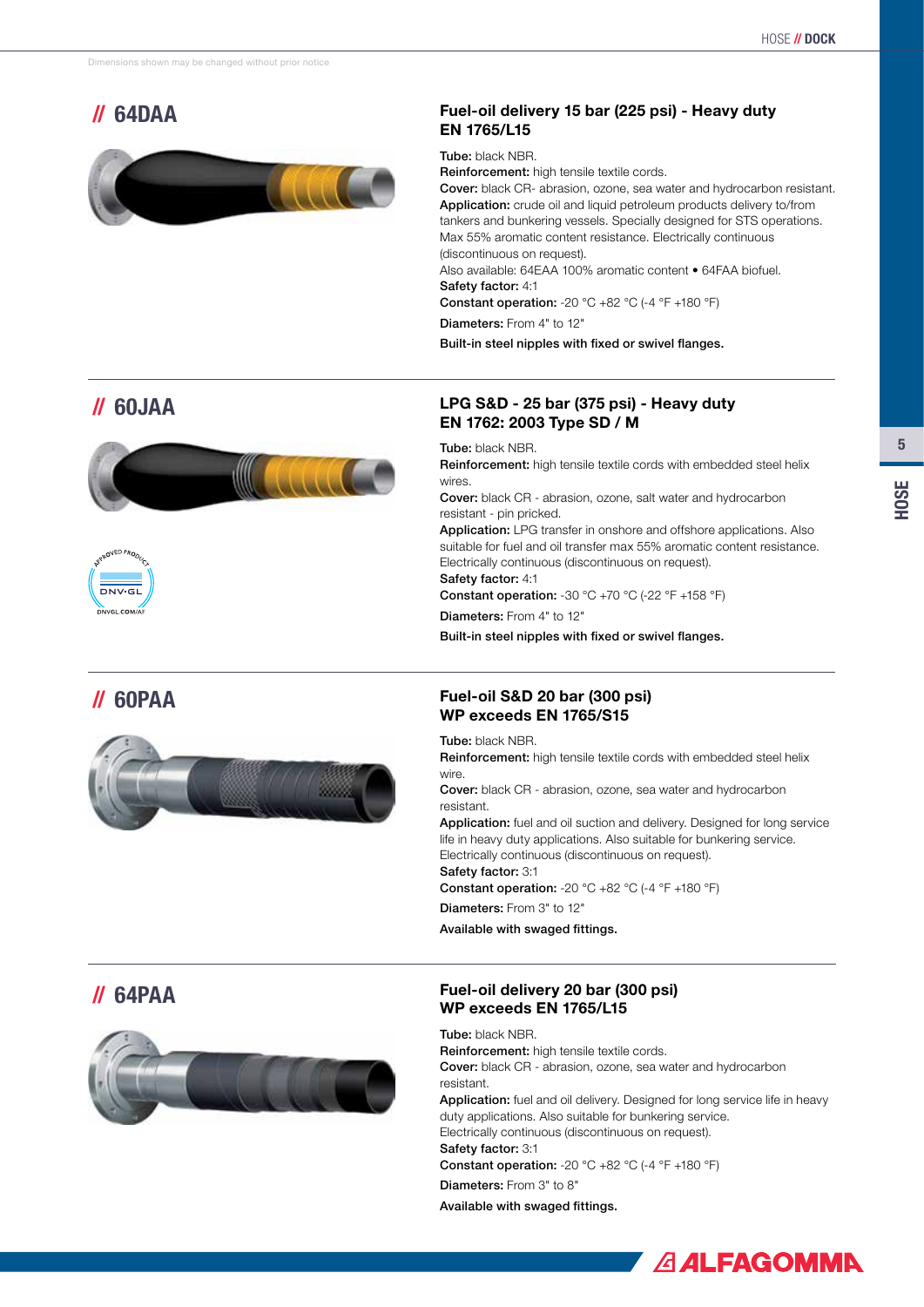## // 6N511 EN



#### Fuel - Oil S&D - heavy duty EN 13765 - arrêté TMD

**Inner wire: Galvanised steel wire** Tube: Polypropylene film Cover: Blue PVC coated fabric with longitudinal yellow stripe **Outer wire: Galvanised steel wire** Use: Fuel and Oil suction and delivery to/from tankers and bunkering vessels Safety factor: 5:1 **Constant operation:**  $-30$  °C  $+80$  °C  $(-22$  °F  $+176$  °F) Electrical Conductivity: Ensured by the 2 wires in contact with fittings Electrical Resistance:  $\leq 2.5$  Ohm/mt up to DN 50mm (2");

≤ 1 Ohm/mt over DN 50mm (2'')

#### Diameters: From 6" to 12"

- Available connection:
- Male BSPP
- Male NPT
- Fixed and Swivel Flange



#### // 5N551 EN Acid-Chemical S&D - heavy duty EN 13765 - arrêté TMD

Inner wire: Polypropylene coated steel wire Tube: Polypropylene film Cover: Black PVC coated fabric with longitudinal white stripe **Outer wire: Galvanised steel wire** Use: Acid and Chemical suction and delivery to/from tankers and bunkering vessels Safety factor: 5:1 **Constant operation:**  $-30$  °C  $+80$  °C  $(-22$  °F  $+176$  °F) Electrical Conductivity: Ensured by the 2 wires in contact with fittings Electrical Resistance:  $\leq 2.5$  Ohm/mt up to DN 50mm (2"); ≤ 1 Ohm/mt over DN 50mm (2'') Diameters: From 6" to 10"

### Available connection:

- Male BSPP
- Male NPT
- Fixed and Swivel Flange

## // 5N331 EN



#### Acid-Chemical S&D - heavy duty - PTFE EN 13765 - arrêté TMD

Inner wire: Stainless Steel 316 wire Tube: PTFE film Cover: Red PVC coated fabric with longitudinal white stripe **Outer wire: Galvanised steel wire** Use: Acid and Chemical suction and delivery to/from tankers and bunkering vessels

Safety factor: 5:1

Constant operation: -30 °C +100 °C (-22 °F +212 °F) Electrical Conductivity: Ensured by the 2 wires in contact with fittings Electrical Resistance:  $\leq 2.5$  Ohm/mt up to DN 50mm (2"); ≤ 1 Ohm/mt over DN 50mm (2'')

Diameters: From 6" to 12"

### Available connection:

- Male BSPP
- Male NPT
- Fixed and Swivel Flange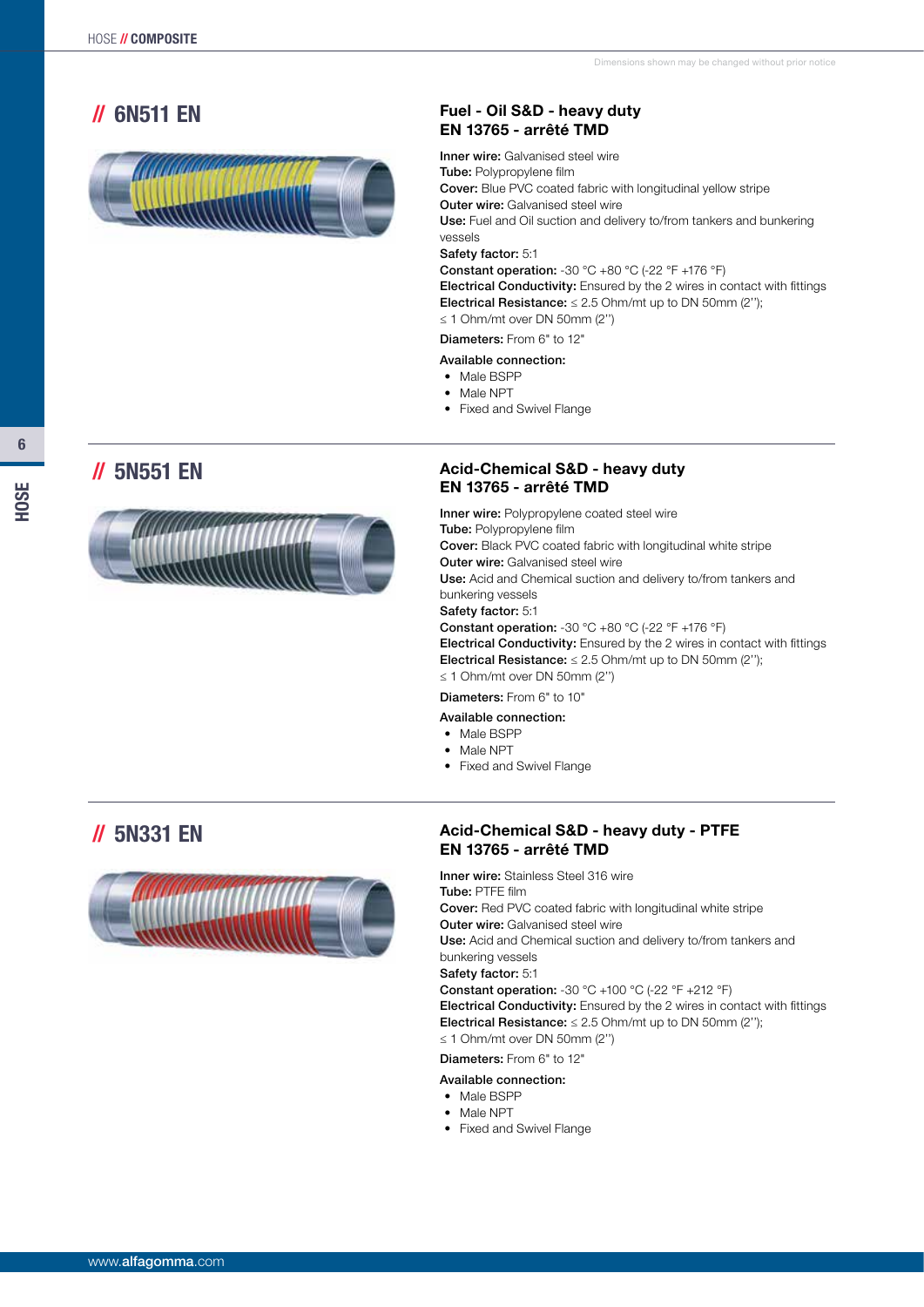## // BUILT-IN FITTINGS

Built-in fittings are available with welding neck, slip on and swivel flanges. Nipple material selected according to international standards and customer request.

- ▲ Plated Carbon Steel
- ▲ Low Temperature Steel
- ▲ Stainless Steel



## // FIXED AND SWIVEL FLANGES

Flanges are available in the most common materials according to International standards and suitable for dock and offshore applications:

- A ASTM A105
- A ASTM A350 GR. LF2
- **A ASTM A182 GR. F316**



ALFAGOMMA offers a complete range of flange faces for built-in and swaged fittings:

- ▲ Flat Face (FF)
- ▲ Raised Face (RF)
- ▲ Ring Type Joint (RTJ)

7